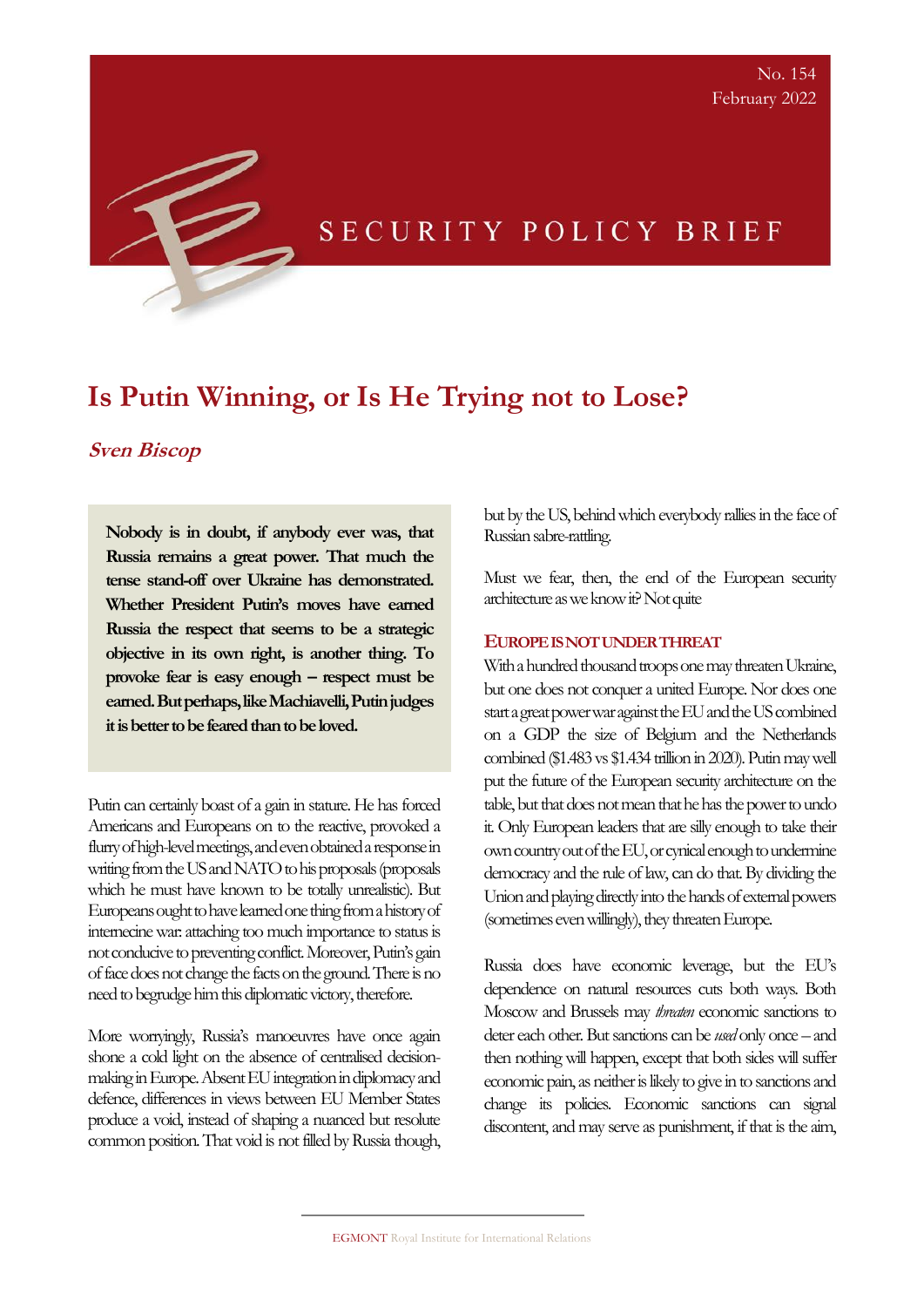but just like a gain of face, they will not change the facts on the ground.

If Russia seeks a revision of the security arrangements on the European continent, it will have to negotiate, therefore. Such negotiations take time – longer than Russian troops can remain concentrated without losing their edge. And to have any chance of success, all parties must come to the table with a willingness to offer concessions. If Putin is in earnest, then Europeans and Americans must negotiate, as they have indicated they are willing to do. Because reviving the arms control and confidence-building regime that has become undone in recent years, would contribute greatly to Europe's security.

Meaningful negotiations on the European architecture must obviously include the Europeans. The political centre of gravity of Europe can only be the supranational EU. It is the EU that took the strategic decision, back in 2014, to offer Ukraine a Deep and Comprehensive Free Trade Agreement (DCFTA), to which Russia overreacted by invading. All the rest – deterrence through NATO, talks in the Normandy format, sanctions by the EU itself – followed from that original choice that the Europeans made through the EU. Instead of adding ever new formats, the EU must insist on a central trilateral format with the US and Russia, therefore, as a precondition for serious negotiations to start. Refusing that would be to go along with Putin, who consistently tries to belittle the EU as a way of weakening European cohesion.

It is doubtful, however, whether sufficient mutual trust can be established to find agreement on the broader issues as long as the stand-off over Ukraine continues and while, let us not forget, Russia engages in near-constant hybrid actions against Europe and the US.

#### **LOSING BY INVADING**

Having raised the stakes this high, can Putin back out without any tangible achievement in Ukraine to bolster his authority, other than a diplomatic victory?

In fact, Ukraine represents a failure for Putin. By invading in 2014, he pushed a divided country into the Western orbit. He annexed the Crimea, but he botched Russia's other strategic objective, besides great power status, of creating a sphere of influence in the former Soviet Union (minus the Baltic states). Short of a full-scale invasion, he cannot win Ukraine back. But that seems the least likely option: the Ukrainian armed forces will stand and fight, and Putin will not want to see some of his best troops ground down in a war of attrition. It is very much in the EU and US interest, therefore, to make sure that Ukraine has the arms, equipment, and munitions to fight. Furthermore, assuming that it does not want to bomb Ukraine into the ground, Russia cannot make unlimited use of its military preponderance. An invasion would anyway not lead to real integration, but to military occupation – like the annexation of the Baltic states in 1940. As the latter's history shows, the moment occupation is lifted, the will to sovereignty reasserts itself.

Russia's demand that Ukraine does not join NATO is damage-control, therefore. It also fits into a centuries-old strategy of conquering territory or creating buffer zones on Russia's western borders, in order to alleviate its vulnerability to invasion in the absence of any natural obstacles. If imposing neutrality on Ukraine is what it takes for Putin to finally accept that it will not be a part of any Russian sphere of influence, that is a concession that the West can afford to make. NATO's 2008 decision that Ukraine (and Georgia) can join but without setting a time was a bad compromise between an insistent Bush administration and reluctant Europeans – and the latter mostly remain opposed. Neutrality could be seen as another gain of face for Putin – but once again, such 19th-century sensitivities should not drive Europeans today. Moreover, NATO enlargement is not a goal in its own right: new members must be invited when our security demands it; countries that would bring more costs than benefits, and for which we are anyhow not willing to go to war, should not be asked.

Neutrality can definitely not be a unilateral concession, however. Russia must also make a real concession other than dispersing its troops, for they can be concentrated again on a whim. Moscow must end all support for armed separatism in the Donbas, and let the government in Kiev resume control over the full continental territory of Ukraine. That,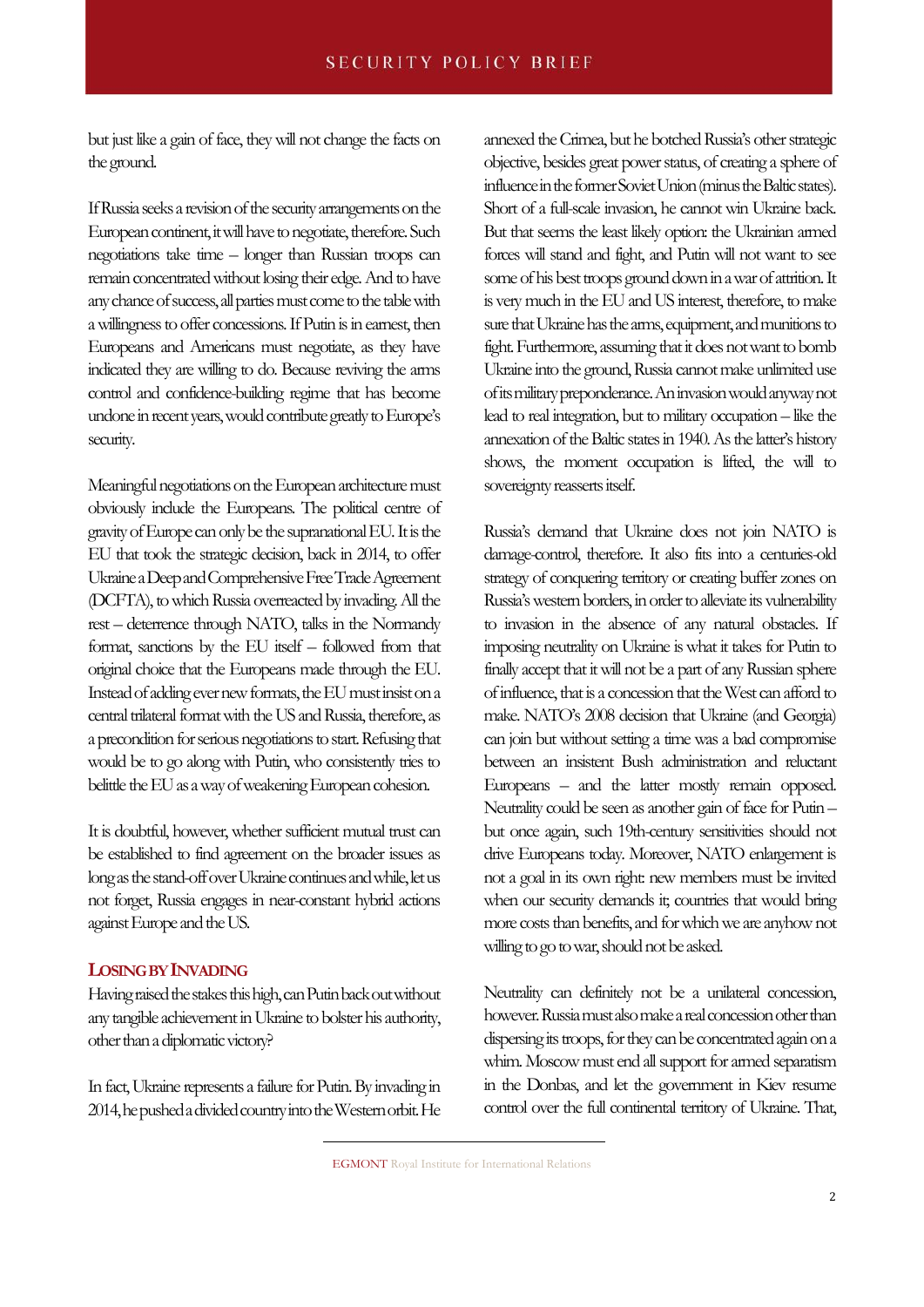indeed, says nothing about the Crimea – that is the price Ukraine may have to pay for stability. That would certainly not be fair, but quoting Bismarck: we are not running a courthouse, we are making policy.

However, this may well be a concession Putin is not willing to make. Moreover, if he cannot gain Ukraine back, he may decide that at least he does not want it to work either. Indeed, Putin may see Ukraine's close relationship with the EU as the real threat, for he will not want to see a well-functioning democratic Ukraine begin to exert any power of attraction over his own population. (And neutrality would not affect the DCFTA). Russia may thus judge that it can make more out of its after all limited resources under conditions of permanent instability, by triggering another escalation when it sees fit, than under a stable but (in its eyes) unsatisfactory deal, even if instability comes at the price of additional sanctions.

Sanctions must indeed be imposed if Russia takes renewed military action, in the full knowledge that most probably they will not force Russia to retreat. Putin may indeed still opt for a more limited military campaign, such as conquering the land bridge between the Donbass and the Crimea. Russia would incur casualties but could create a fait accompli pretty fast. Or perhaps we will "only" see the overt installation of a permanent Russian military presence in the Donbass. Another option is a repetition of the 14 January cyber-attack, and other "hybrid" actions, to create the perception that if Ukrainian sovereignty survives, it is only at Russia's mercy. The latter two scenarios could also give rise to additional sanctions. In all three scenarios, the stand-off would continue, and permanent instability would reign, leaving but dim prospects for successful negotiations on the broader security architecture.

### **ASHARED SPHERE OF INFLUENCE**

While the West was focusing on Ukraine, in mid-January 2022 Russia intervened, quickly and successfully, in Kazakhstan. Operating under the aegis of the Collective Security Treaty Organisation (CSTO) and at the request of President Tokayev, some 2000 Russian troops helped the latter maintain his grip on power. In November 2020, at the request of another member of the CSTO, Armenia, Russia had also deployed 2000 troops as peacekeepers after it had brokered a cease-fire between its ally and Azerbaijan, ending another war over the disputed enclave of Nagorno-Karabakh. Russian mediation was needed again in November 2021 to end clashes in violation of this cease-fire.

The situation of Georgia, in contrast, is very similar to that of Ukraine. In the Russo-Georgian war of 2008, Russia secured the breakaway regions of South Ossetia and Abkhazia, subsequently even recognizing them as states. Today, some 10,000 Russian troops are stationed there. But as in Ukraine, short of full-scale invasion, the most Russia can achieve is continued stalemate, and the ability to escalate tensions whenever it wants to.

The conclusion is that towards the former Soviet republics where the regime, and the armed forces, with or against the public, support a primarily Russian orientation, Russia continues to act as the security guarantor. That is the case of Belarus, for example. But once a country has switched to a Western orientation, Russia can make things difficult, including by preventing it from integrating the EU or NATO (though in reality membership is not on offer anyway) –but it cannot force it to return to the fold.

Meanwhile, in nearly all former Soviet republics, China is rivalling Russia, and in many has already overtaken it, as a trade and investment partner. The Belt and Road Initiative was indeed unveiled in Kazakhstan, in 2013. A de facto division of labour hasemerged that suits Beijing fine, but one may doubt whether it really satisfies Moscow: where Russia acts as the security guarantor, it ensures the stability that allows China's economic and political penetration to grow. Russia is no longer able to translate its military power into equivalent political and economic influence. In reality, therefore, an exclusive Russian sphere of influence in the former Soviet Union is a pipedream. Russia has no choice but to share influence with China.

Russia has also built a military presence outside the former Soviet Union, directly or through the mercenaries of the Wagner Group: in the Central African Republic, in Libya,